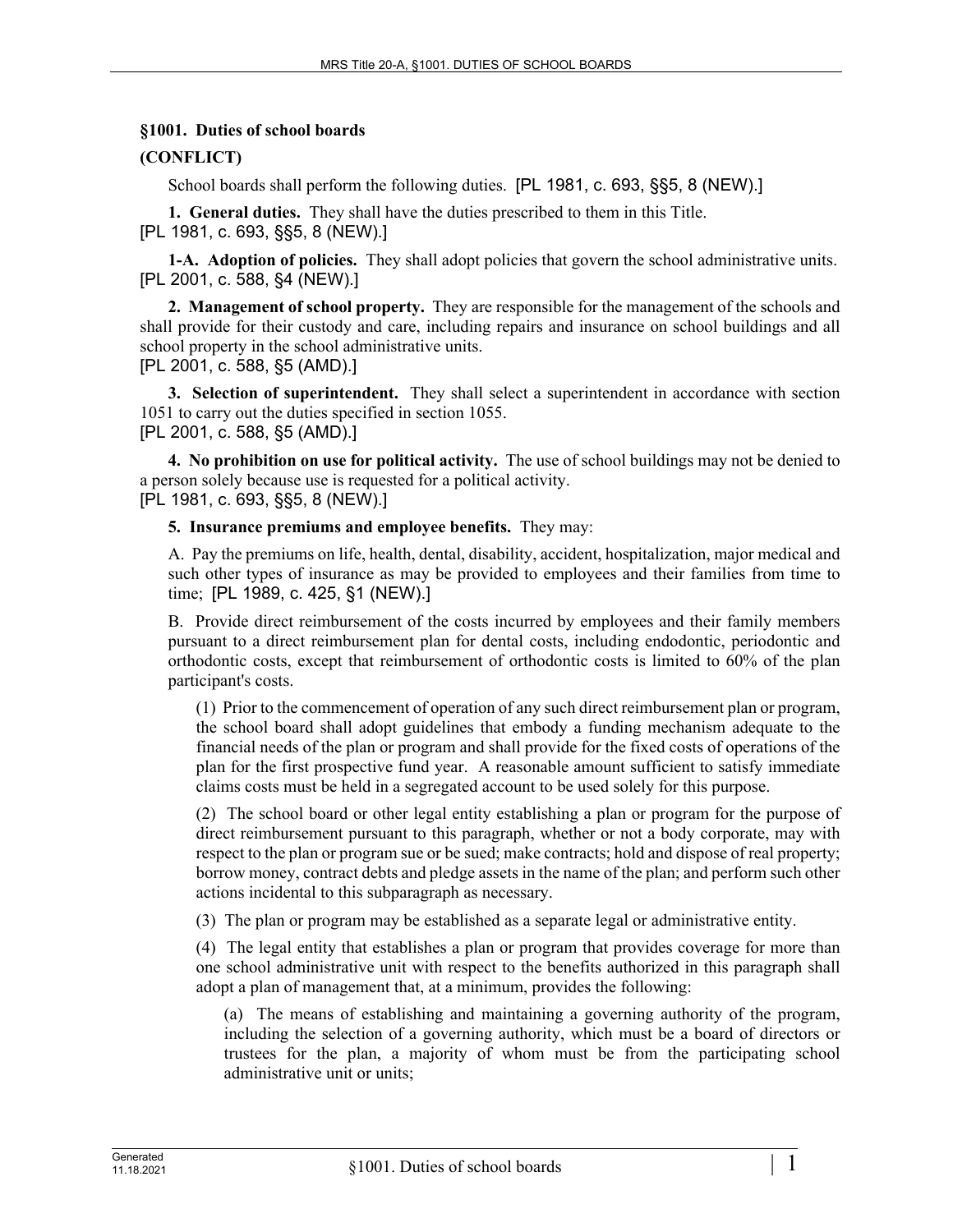(b) That the governing authority has the responsibility with regard to fixing contributions to the plan, maintaining reserves, levying and collecting assessments for deficiencies, disposing of surplus and administering the plan in the event of its termination, liquidation or insolvency;

(c) The identification of funds and reserves by the type of benefit provided and exposure area;

(d) The basis upon which new members may be admitted to and existing members may leave the plan;

(e) That any member of a group plan or pool established for more than one school administrative unit shall prepay to the plan administrator an initial deposit equal to 25% of the annual contribution before coverage is effective;

(f) Other provisions as necessary or desirable for the operation of the plan;

(g) A provision that if the assets set aside in any group plan for more than one school administrative unit are at any time determined to be insufficient to enable the plan to discharge its legal liabilities and other obligations and to maintain sound reserves for the provision of the employee benefits provided by the plan, the governing authority shall within 90 days satisfy the deficiency or levy a prorated assessment upon the participating school administrative unit or units for the amount needed to satisfy the deficiency. The agreement among school administrative units in the group plan must provide sanctions for failure to comply with a mandatory assessment under this subparagraph;

(5) Prior to the operation of any group or pool plan for more than one school administrative unit, the governing authority shall adopt underwriting guidelines that embody rate charges to prospective members at a level adequate to its financial needs and shall provide for the fixed costs of operations for the first prospective fund year. An amount sufficient to reasonably meet immediate claims costs must be held in a segregated account to be used solely for this purpose. Funds determined to be necessary to fund the program on an ongoing basis must also be held in a segregated account;

(6) Each group plan or pool established for more than one school administrative unit shall file with its members, by the last day of the 6th month following the end of the fiscal year, audited financial statements certified by an independent certified public accountant. The financial statement must include, but is not limited to:

- (a) Appropriate reserves for known claims and expenses associated with those claims;
- (b) Claims incurred but not reported and expenses associated with those claims;
- (c) Unearned contributions; and
- (d) Reserve for bad debts.

The audited financial statement must include information concerning the adequacy of the plan. This report must result from a charge by the directors to the plan's actuary and auditor and must address excess insurance, charges for coverage to members, service agents' costs and costs of administration of the program.

Two additional copies of the audited financial statements must be filed with the Superintendent of Insurance.

If a group plan or pool established for more than one school administrative unit fails to provide for the audited financial statements required, the Superintendent of Insurance shall perform or cause to be performed the audit. The group plan or pool shall reimburse the Superintendent of Insurance for the cost of the audit; and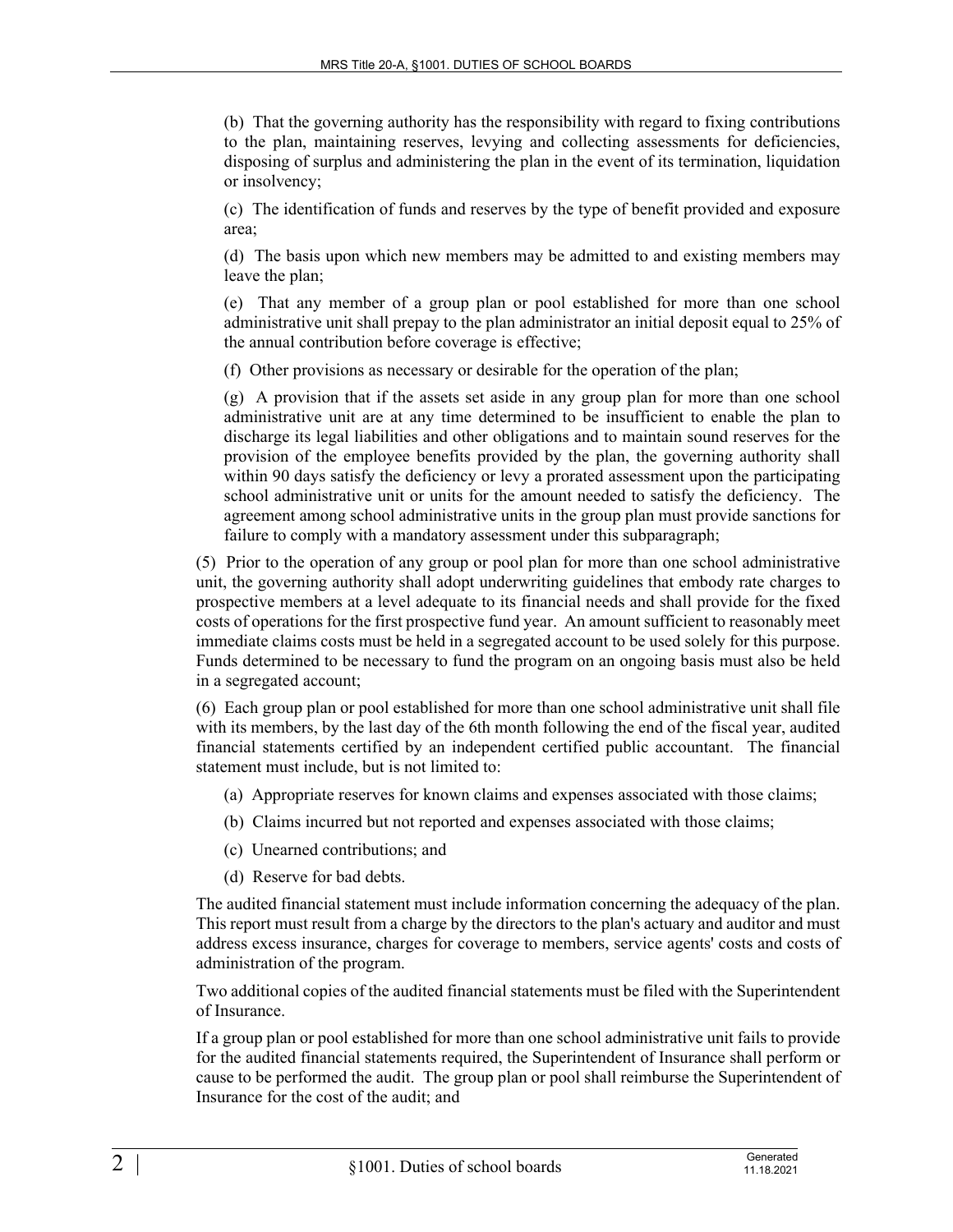(7) Any reimbursement plan or program for the provision of the employee benefits established and operated pursuant to this paragraph is not an insurance company, reciprocal insurer or insurer under the laws of this State and the development, administration and provision of such plans and programs does not constitute doing an insurance business; [PL 2011, c. 395, §1 (AMD).]

C. Pay premiums on liability insurance for employees and school officials; and [PL 1989, c. 425, §1 (NEW).]

D. Provide such other employee benefits, directly or indirectly, to their employees as any school board determines from time to time, upon such terms and conditions and in such manner as the school board determines, subject to the requirements of all applicable laws. [PL 1989, c. 425, §1 (NEW).]

Nothing in this subsection or subsection 14 prohibits a school board from arranging for and offering a choice of optional health or dental insurance plans to employees and their families that may vary in benefits provided and costs.

[PL 2011, c. 395, §1 (AMD).]

**5-A. Public self-funded pools.** They may participate in a public self-funded pool created under Title 30‑A, chapter 117.

[PL 1989, c. 878, Pt. B, §17 (AMD).]

**5-B. Workers' compensation self-insurance.** Notwithstanding any other provision of this section, they may participate in or cause their school administrative unit to participate in a selfinsurance program or plan for workers' compensation established under and operated in accordance with the Maine Workers' Compensation Act of 1992, Title 39-A, chapter 9. [PL 1991, c. 885, Pt. E, §20 (AMD); PL 1991, c. 885, Pt. E, §47 (AFF).]

**5-C. Coverage under group health insurance plan for spouse and dependents after death of teacher.** If the spouse or other dependents of a teacher as defined in Title 5, section 17001, subsection 42 are covered by a policy of group health insurance provided by the school board and the teacher dies while employed by the board, the board shall provide an opportunity for the spouse or dependent to continue coverage under the group policy after the death of the teacher by making the premium payment for the cost of that coverage. In the case of underage dependent children of the teacher, coverage must be available at least until the dependent children reach 19 years of age.

[PL 2001, c. 471, Pt. D, §17 (AMD); PL 2001, c. 471, Pt. D, §18 (AFF).]

**5-D. Group self-insured options.** Notwithstanding any other provision of this section, they may arrange for a group self-insurance program to provide health or dental insurance for employees and their families, including a group self-insurance program established through an interlocal agreement with other school administrative units or municipalities established pursuant to Title 30-A, chapter 115. The following restrictions apply to self-insured group health or dental programs.

A. For purposes of this subsection, unless the context otherwise indicates, the following terms have the following meanings.

(1) "Program" means a group self-insurance health or dental program.

(2) "Program provider" means a school administrative unit that has arranged for a program under this subsection or collectively those school administrative units or municipalities that have entered an interlocal agreement to arrange for a program under this subsection.

(3) "Qualified actuary" means an actuary who is a member of the American Academy of Actuaries qualified as to health reserving methodologies. [PL 2011, c. 395, §2 (NEW).]

B. To the extent the program provider assumes the risk with respect to any program provided under this subsection, the program provider shall maintain a reserve at least equal to the sum of: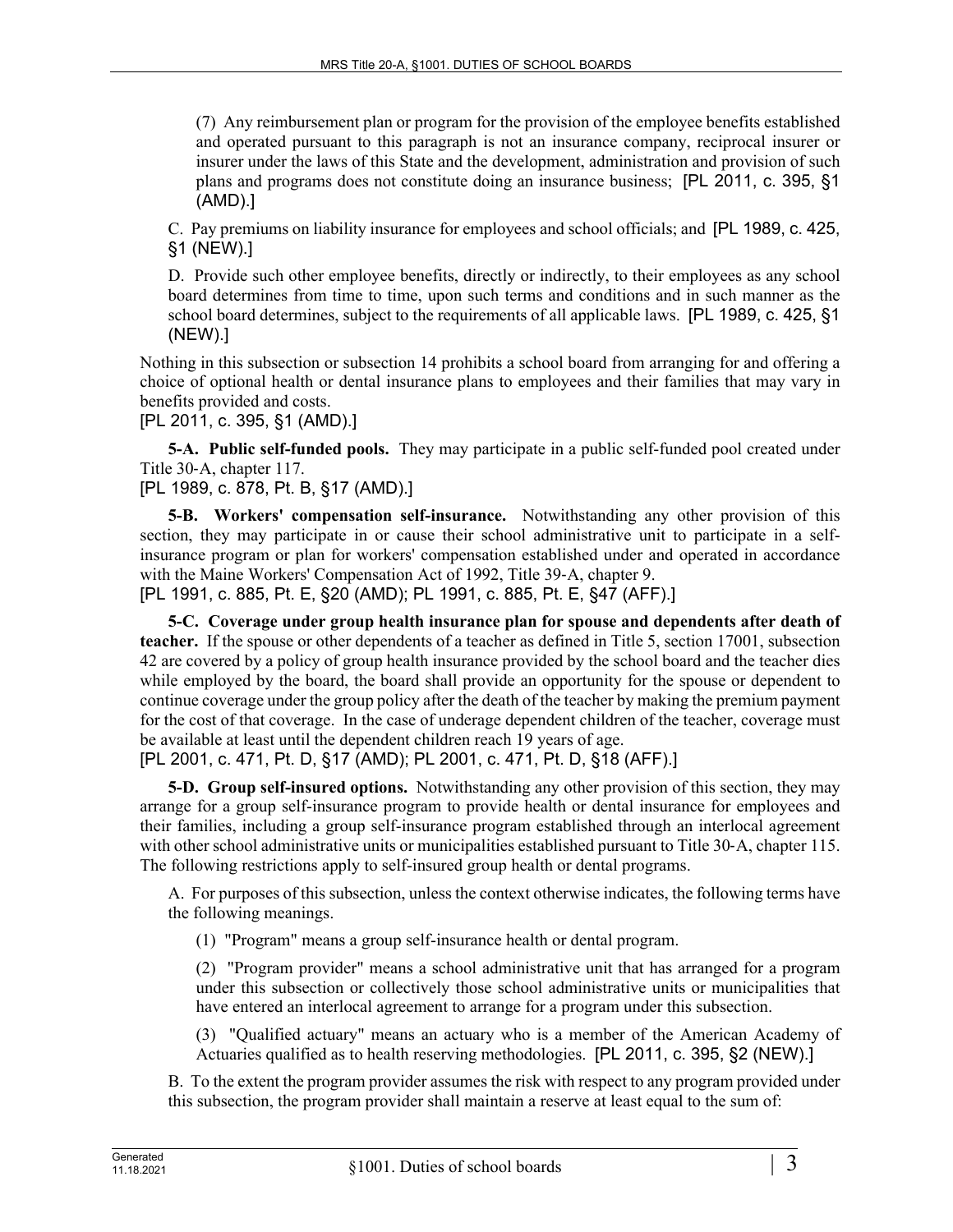(1) An amount estimated to be necessary to pay claims and administrative costs for the assumed risk for 2 1/2 months; and

(2) The amount determined annually by a qualified actuary to be necessary to fund the unpaid portion of ultimate expected losses, including incurred but not reported claims, and related expenses incurred in the provision of benefits for eligible participants, less any credit, as determined by a qualified actuary, for excess or stop-loss insurance.

If the program provider self-insures for more than one program, a reserve meeting the requirements of this paragraph must be maintained for each program. [PL 2011, c. 395, §2 (NEW).]

C. The program provider may purchase excess or stop-loss insurance for any program, with attachment levels and limits as recommended by a qualified actuary. [PL 2011, c. 395, §2 (NEW).]

D. Paragraph B does not apply to a program in the first 2 years after the program is changed from a fully insured program to a fully or partially self-insured program. Before a program may begin its first year of operation:

(1) The reserve fund must contain a reserve at least equal to the amount estimated to be necessary to pay the claims and administrative costs with respect to the assumed risk for one full month; and

(2) The rate structure of the program, as certified by a qualified actuary, must be designed to enable the fund to attain the following reserve levels:

(a) By the end of the first year of the program, the reserve required by paragraph B, subparagraph (2) and an amount estimated to be necessary to pay claims and administrative costs for the assumed risk for 2 full months; and

(b) By the end of the 2nd year of the program, the reserve required by paragraph B, subparagraph (2) and an amount estimated to be necessary to pay claims and administrative costs for the assumed risk for 2 1/2 full months.

If the program provider purchases stop-loss or excess insurance with respect to the risk, the required reserve is reduced by the credit specified in paragraph B. A self-insurance program may not continue if the reserve fund with respect to that program does not contain the amounts set forth in subparagraph (2) by the time limits established. [PL 2011, c. 395, §2 (NEW).]

E. The program provider may not enter into a contract with a 3rd-party administrator that has not demonstrated compliance with all applicable state laws and that is not, at the time of entering into the contract, administering a health plan or providing health care coverage for a total number of lives equal to the number that would be covered by the program provider contract. [PL 2011, c. 395, §2 (NEW).]

F. Every applicant to provide service as a 3rd-party administrator for the program shall file a fidelity bond in favor of the program provider executed by a surety company for the benefit of the program provider or beneficiaries of the program and shall maintain the fidelity bond in force while representing the program. The bond must be continuous in form and in one of the following amounts, up to \$1,000,000:

(1) For an administrator that collects contributions and premiums for a program but does not administer or pay claims, the greater of \$50,000 and 5% of contributions and premiums projected to be received or collected for the following plan year from the program provider or from persons covered by the program;

(2) For an administrator that administers and pays claims but does not collect premiums and contributions, the greater of \$50,000 and 5% of the claims and claim expenses projected to be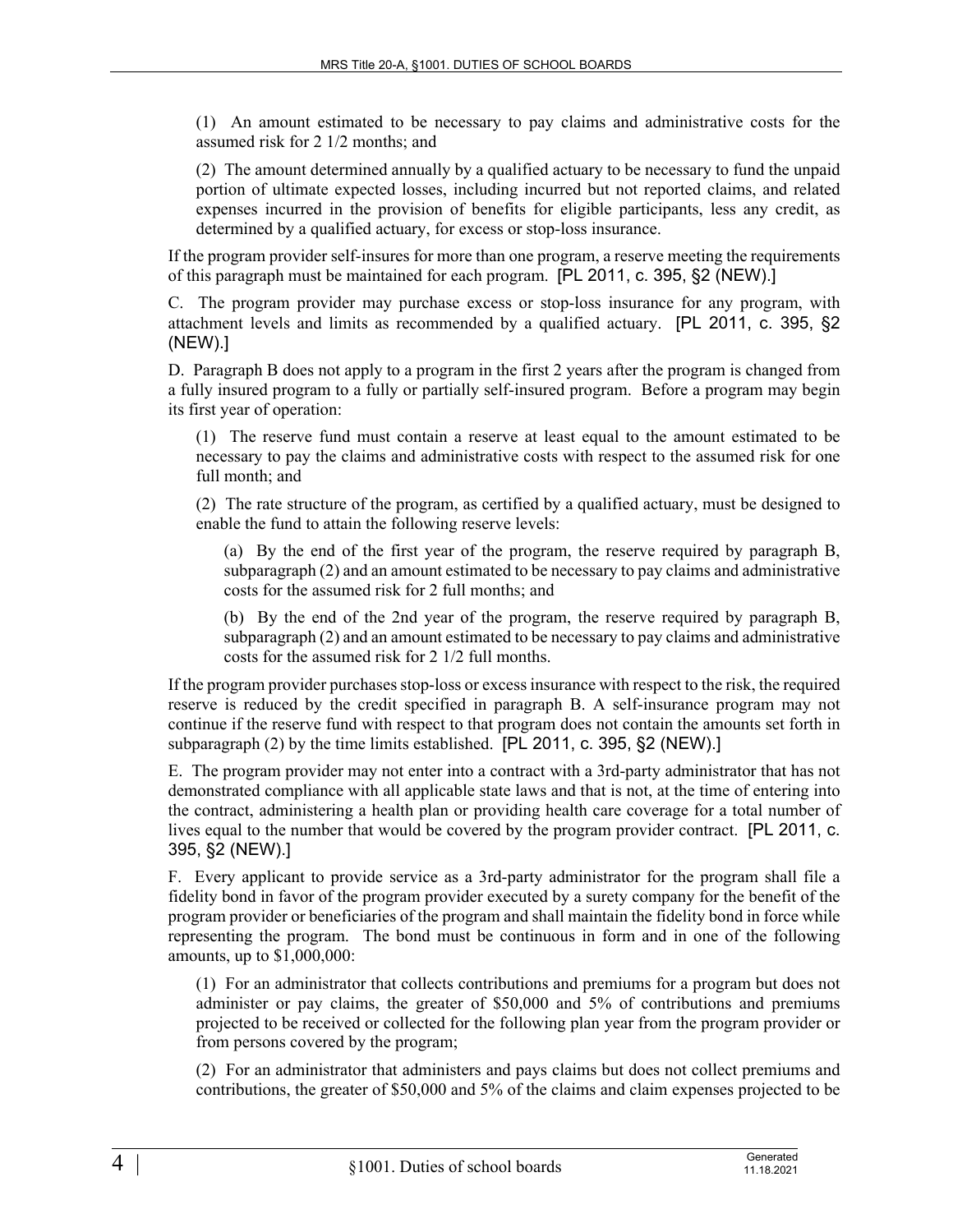held for the following year to pay claims and claim expenses for persons covered by the program; or

(3) For an administrator that collects premiums and contributions and administers and pays claims, the greater of the amounts determined under subparagraphs (1) and (2).

This paragraph applies only if no other applicable state law requires bonding of 3rd-party administrators. [PL 2011, c. 395, §2 (NEW).]

G. Any contract entered into by the program provider must provide for coverage that meets the same level of benefits as those that would be required by state law if the coverage were provided by a health insurance plan governed by Title 24 or Title 24–A. [PL 2011, c. 395, §2 (NEW).]

H. If a group self-insurance program is established through an interlocal agreement with other school administrative units or municipalities established pursuant to Title 30‑A, chapter 115, the group self-insurance program must be approved by the Superintendent of Insurance as a multipleemployer welfare arrangement pursuant to Title 24-A, chapter 81. [PL 2011, c. 395, §2 (NEW).] [PL 2011, c. 395, §2 (NEW).]

**6. Courses of study.** They shall adopt the courses of study in alignment with the system of learning results as established in section 6209 and in accordance with the requirements of this Title. [PL 2001, c. 588, §6 (AMD).]

**7. Tuition payment for attendance by those resident on territory ceded to United States.** They shall prescribe the tuition for attendance of persons of the required age, resident in territory the jurisdiction of which has been ceded to the United States, included in or surrounded by the administrative unit.

[PL 1981, c. 693, §§5, 8 (NEW).]

**8. Operate public preschool programs, kindergarten and grades one to 12.** They shall either operate programs in kindergarten and grades one to 12 or otherwise provide for students to participate in those grades as authorized elsewhere in this Title. To the extent the State provides adequate start-up funding, they may operate public preschool programs or provide for students to participate in such programs in accordance with the requirements of this Title. They shall determine which students attend each school, classify them and transfer them from school to school where more than one school is maintained at the same time. If a school administrative unit neither maintains a school nor contracts for school privileges pursuant to chapter 115 and a student who resides in the school administrative unit is unable to enroll in another school administrative unit, the school board shall direct the superintendent of the school administrative unit where the student resides to make a written request to the commissioner to designate a place of enrollment for the student, pursuant to section 254, subsection 19.

[PL 2015, c. 448, §2 (AMD).]

**8-A. Due process standards for expulsion proceedings.** Following a proper investigation of a student's behavior and in accordance with the districtwide disciplinary policies adopted by the school board pursuant to subsection 15‑A, a school board that intends to consider expulsion shall ensure proceedings include the following due process provisions.

A. Before a hearing on the expulsion, the superintendent shall:

- (1) Provide written notice to the parents and the student of:
	- (a) The date, time and location of the hearing;
	- (b) A description of the incident or incidents that occasioned the expulsion hearing;
	- (c) The student's and parents' right to review the school records prior to the hearing;
	- (d) A description of the hearing process;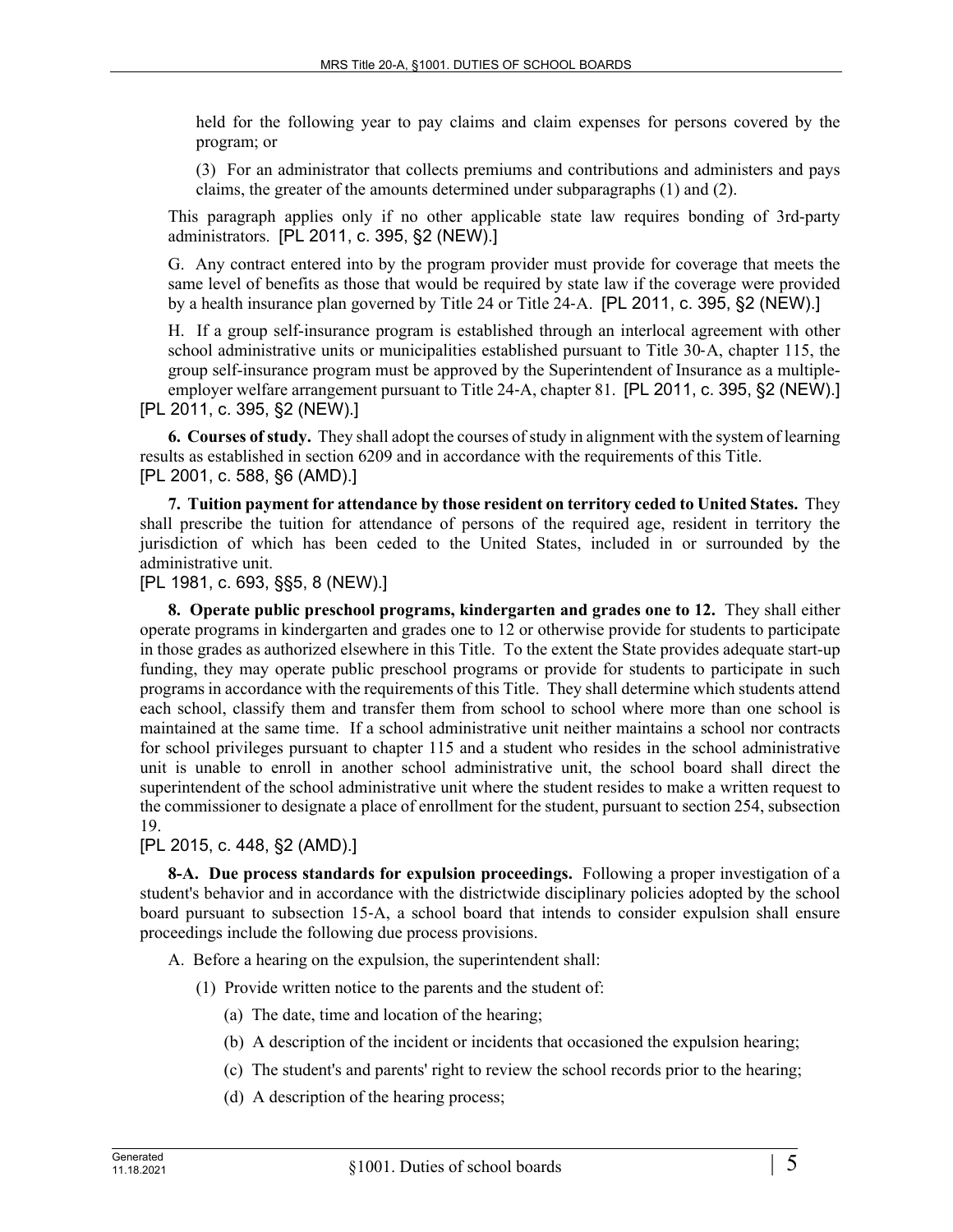(e) An explanation of the consequences of an expulsion; and

(f) A list of available free and low-cost legal services, which must be created and updated annually by the department; and

(2) Invite the parents and student to a meeting prior to the expulsion hearing to discuss the procedures of the hearing. [PL 2021, c. 295, §§1, 2 (AMD).]

B. At a hearing on the expulsion:

(1) The student has the right to present and cross-examine witnesses;

(2) The student has the right to an attorney or other representation; and

(3) Witnesses must be sworn in and the chair of the hearing has the authority to swear in witnesses. [PL 2011, c. 614, §3 (NEW).]

C. After a hearing on the expulsion, the school board shall provide written notice of its decision to the parents and the student by certified mail. The notice of the school board's written decision may include a reentry plan developed in accordance with subsection 9–C. [PL 2011, c. 614, §3 (NEW).]

[PL 2021, c. 295, §§1, 2 (AMD); PL 2021, c. 320, §1 (AMD).]

**9. (CONFLICT: Text as amended by PL 2021, c. 295, §3 and c. 320, §2) Students expelled or suspended.** Following a proper investigation of a student's behavior and due process proceedings pursuant to subsection 8‑A, if found necessary for the peace and usefulness of the school, a school board shall expel any student, except a student who is enrolled in grade 5 or below:

A. Who is deliberately disobedient or deliberately disorderly; [PL 1993, c. 157, §1 (NEW).]

B. For infractions of violence; [PL 1993, c. 157, §1 (NEW).]

C. Who possesses on school property a firearm as defined in Title 17‑A, section 2, subsection 12‑A or a dangerous weapon as defined in Title 17‑A, section 2, subsection 9 without permission of a school official; [PL 1997, c. 298, §1 (AMD).]

D. Who, with use of any other dangerous weapon as defined in Title 17‑A, section 2, subsection 9, paragraph A, intentionally or knowingly causes injury or accompanies use of a weapon with a threat to cause injury; or [PL 1993, c. 157, §1 (NEW).]

E. Who possesses, furnishes or trafficks in any scheduled drug as defined in Title 17‑A, chapter 45. [PL 1993, c. 157, §1 (NEW).]

**(CONFLICT: Text as amended by PL 2021, c. 295, §3)** A student may be readmitted on satisfactory evidence that the behavior that was the cause of the student being expelled will not likely recur. The school board may authorize the principal to suspend students up to a maximum of 10 days for infractions of school rules, except that the school board may not authorize the principal to issue an outof-school suspension to a student who is enrolled in grade 5 or below except as provided under subsection 9–A or unless the principal determines that there is an imminent danger of serious physical injury to the student or others and less restrictive interventions would be ineffective. An out-of-school suspension for a student who is enrolled in grade 5 or below may not exceed 3 days. In addition to other powers and duties under this subsection, the school board may develop a policy requiring a student who is in violation of school substance use or possession rules to participate in substance use disorder services as provided in section 6606. Nothing in this subsection or subsection 9‑C prevents a school board from providing educational services in an alternative setting to a student who has been expelled.

**(CONFLICT: Text as amended by PL 2021, c. 320, §2)** A student may be readmitted on satisfactory evidence that the behavior that was the cause of the student being expelled will not likely recur. The school board may authorize the principal to suspend students up to a maximum of 10 days for infractions of school rules. The school board may authorize the superintendent or principal to modify,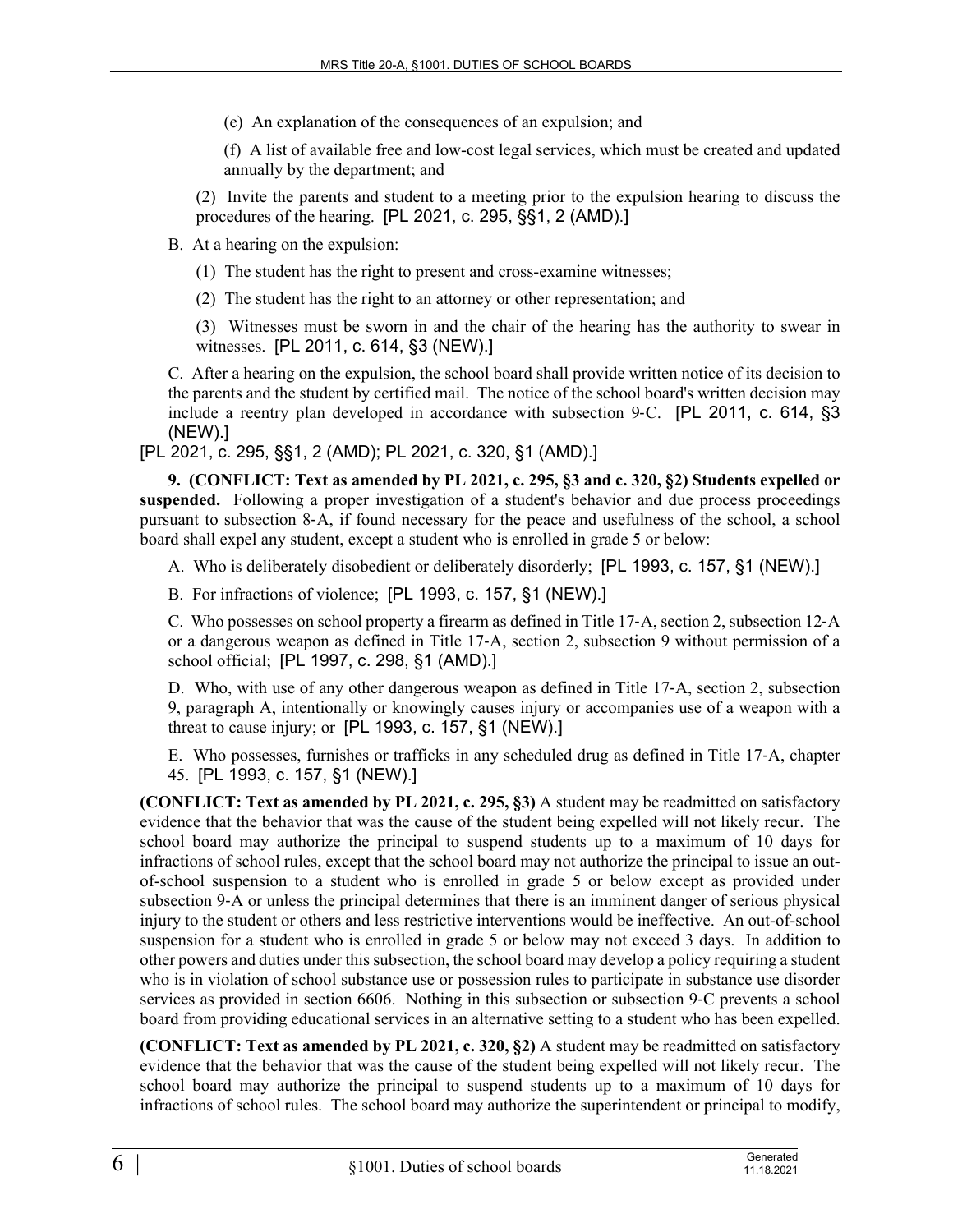in writing, the requirement for expulsion of a student on a case-by-case basis. In addition to other powers and duties under this subsection, the school board may develop a policy requiring a student who is in violation of school substance use or possession rules to participate in substance use disorder services as provided in section 6606. Nothing in this subsection or subsection 9‑C prevents a school board from providing educational services in an alternative setting to a student who has been expelled. [PL 2021, c. 295, §3 (AMD); PL 2021, c. 320, §2 (AMD).]

**9-A. Students expelled or suspended under the requirements of the federal Gun-Free Schools Act.** The school boards shall adopt a policy for expelling a student who is determined to have brought a firearm, as defined in 18 United States Code, Section 921, to school or to have possessed a firearm at school and for referring the matter to the appropriate local law enforcement agency.

A. A student who is determined to have brought a firearm to school or to have possessed a firearm at school under this subsection must be expelled from school for a period of not less than one year, except that the school board may authorize the superintendent to modify in writing the requirement for expulsion of a student on a case-by-case basis. A decision to change the placement of a student with a disability must be made in accordance with the federal Individuals With Disabilities Education Act, 20 United States Code, Section 1400 et seq. [PL 2021, c. 320, §3 (AMD).]

B. Nothing in this subsection prevents a school board from:

(1) Offering instructional activities related to firearms or from allowing a firearm to be brought to school for instructional activities sanctioned by the school board and for which the school board has adopted appropriate safeguards to ensure student safety; or

(2) Providing educational services in an alternative setting to a student who has been expelled. [PL 2009, c. 614, §1 (AMD).]

C. In accordance with the proper investigation and due process provisions required in subsection 9, a principal may suspend immediately for good cause a student who is determined to have brought a firearm to school or to have possessed a firearm at school under this subsection. [PL 2009, c. 614, §1 (AMD).]

[PL 2021, c. 320, §3 (AMD).]

**9-B. Disciplinary sanctions for children with disabilities.** They retain the authority to sanction a child with a disability as defined in section 7001, subsection 1‑A for misconduct that violates school rules. Notwithstanding the duties of school administrative units as described in section 7202, the school board may authorize the superintendent, principal or assistant principal to enforce this subsection by allowing the superintendent, principal or assistant principal to suspend a child with a disability up to a maximum of 10 days individually or cumulatively for infractions of school rules. When a child with a disability is suspended for 10 days or less individually or cumulatively within a school year for a violation of school rules, the school board is not required to provide a tutor, transportation or any other aspect of the student's special education program. Discipline of children with disabilities must be consistent with the requirements of the federal Individuals with Disabilities Education Act, 20 United States Code, Section 1415(k).

[PL 2005, c. 662, Pt. A, §6 (AMD).]

**9-C. Reentry for students after expulsion.** Upon making a decision to expel a student in accordance with procedures set forth in subsections 8‑A and 9, a school board may exercise one of the following options in expelling a student:

A. The school board may expel the student for a specific period of time not to exceed the total number of instructional days approved by the school board for the current school year; or [PL 2011, c. 614, §5 (NEW).]

B. The school board may expel the student for an unspecified period of time and authorize the superintendent to provide the expelled student with a reentry plan that specifies the conditions that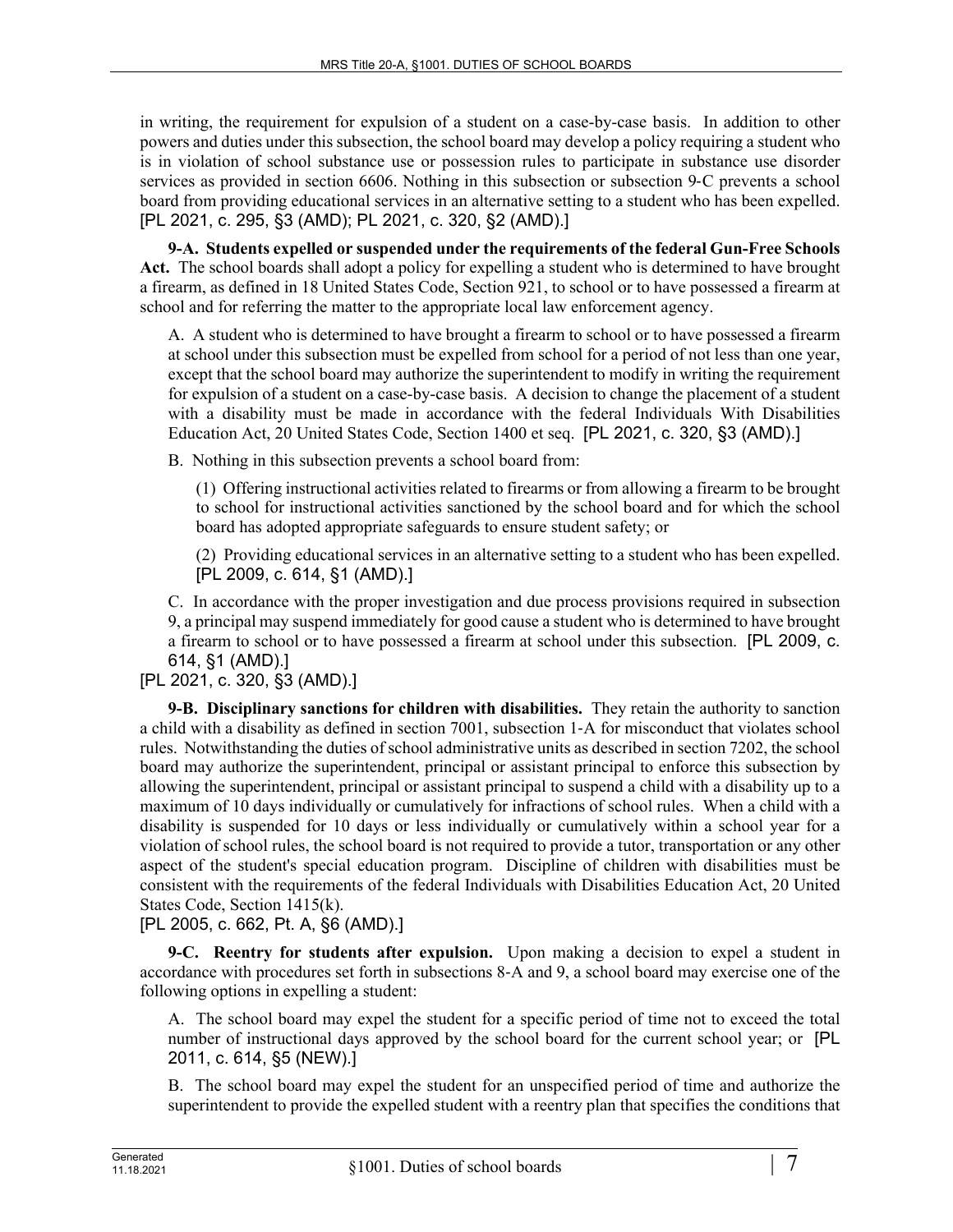must be met in order for the student to be readmitted to school after the expulsion. If a school board authorizes the superintendent to provide the expelled student with a reentry plan, the school board shall ensure that the student who has been expelled is provided with a reentry plan in accordance with this paragraph.

(1) The reentry plan must be developed by the superintendent or the superintendent's designee in consultation with the student and the student's parents to provide guidance that helps the student understand what the student must do to establish satisfactory evidence that the behavior that resulted in the expulsion will not likely recur.

(2) The superintendent or the superintendent's designee shall send a certified letter, return receipt requested, or hand deliver a letter to the parents of the expelled student giving notice of the date, time and location of a meeting to develop a reentry plan for the student.

(3) If the student and the student's parents do not attend the meeting under subparagraph (2), the reentry plan must be developed by school staff.

(4) The reentry plan must be provided to the parents and the student in writing.

(5) The superintendent shall designate a school employee to review the student's progress with the reentry plan at intervals of one month, 3 months and 6 months after the meeting and at other times as determined necessary by the designated school employee.

(6) The reentry plan may require the student to take reasonable measures determined by the superintendent to be helpful to establish the student's readiness to return to school. Professional services determined to be necessary by the superintendent must be provided at the expense of the student and the student's parents.

(7) The superintendent may, as appropriate, notify an individualized education program team for a child with a disability who has been expelled by a school board.

(8) The superintendent shall annually report data on the number of students who are expelled from school and the number of students who are readmitted to school after expulsion to the commissioner's consultant on truancy, dropouts and alternative education under section 5151. [PL 2011, c. 614, §5 (NEW).]

[PL 2011, c. 614, §5 (NEW).]

**9-D. Professional services after expulsion for a child with a disability.** Nothing in subsection 9‑C may be interpreted to require payment from the parents of an expelled student for professional services determined by the superintendent to be necessary to establish the student's readiness to return to school if:

A. The student is a child with a disability who has been determined to be eligible for a free, appropriate public education in accordance with 34 Code of Federal Regulations, Section 300.530, Paragraph (d); or [PL 2011, c. 614, §6 (NEW).]

B. The school administrative unit did not have knowledge that the student was a child with a disability prior to taking disciplinary measures against the student and, based on a subsequent evaluation, the student is determined to be a child with a disability who is eligible for a free, appropriate public education in accordance with 34 Code of Federal Regulations, Section 300.534, Paragraph (d). [PL 2011, c. 614, §6 (NEW).]

[PL 2011, c. 614, §6 (NEW).]

**10. Physiology and hygiene.** 

[PL 1983, c. 859, Pt. C, §§2, 7 (RP).]

**10-A. Educational materials.** They shall adopt a policy governing the selection of educational materials and may approve educational materials. [PL 2001, c. 588, §7 (AMD).]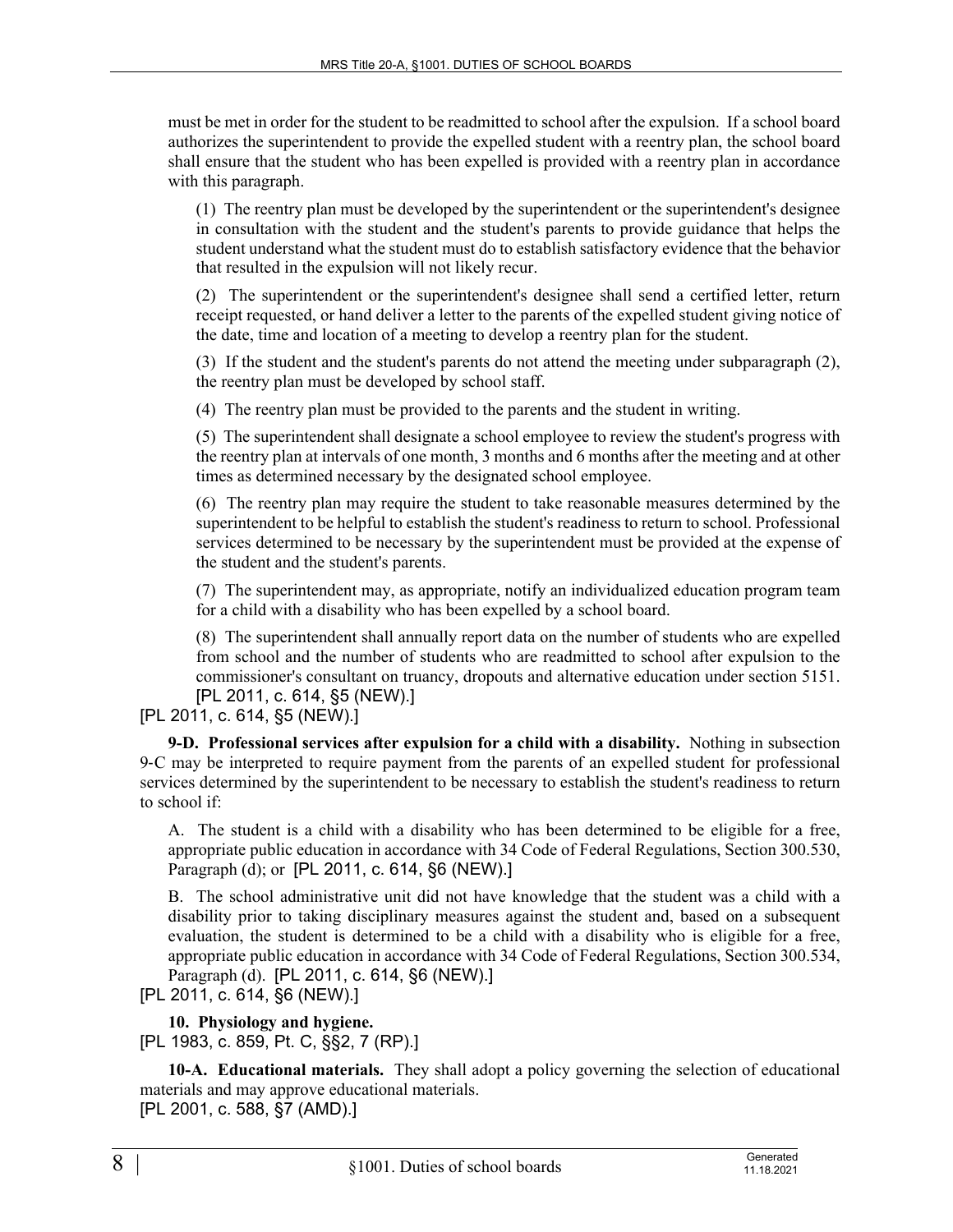## **11. Persons not immunized excluded.**

[PL 1983, c. 862, §52 (RP).]

**11-A. Exposure to communicable disease.** They shall adopt a policy for enforcement by the superintendent to safeguard the health of any student or employee who has contracted or been exposed to a communicable disease, in accordance with sections 6301, 6351-A and 6551, and Title 22, chapter 251.

[PL 1983, c. 661, §2 (NEW).]

**12. Salaries of persons absent.** They may adjust the salaries of teachers, principals and other persons legally employed by them who are compelled to be absent from their school duties. No reduction in pay may be made if absence is caused by the bona fide observance of designated holidays in the church of their faith. This subsection and section 13604 shall apply only in cases of persons who are employed on yearly contracts or on tenure of service and who hold the legal qualifications necessary for the positions.

[PL 1981, c. 693, §§5, 8 (NEW).]

**13. Nondiscriminatory hiring.** They shall develop a nondiscriminatory hiring practice for positions requiring administrator certification. That hiring practice must include:

A. Creation or reassessment of job descriptions; [PL 1989, c. 889, §6 (NEW).]

B. Clearly stated criteria for positions; and [PL 1989, c. 889, §6 (NEW).]

C. An interview format that includes questions based on job descriptions and stated criteria. [PL 1989, c. 889, §6 (NEW).]

[PL 1989, c. 889, §6 (NEW).]

**14. Insurance purchase by competitive bidding.** Except as otherwise provided by waiver, a school board shall oversee the purchasing of insurance by competitive bidding. On each insurance policy, a competitive bid must be sought at least once every 5 years. To take advantage of commercial package policies in the marketplace, a school board shall group qualifying lines of insurance into a single competitive bid process. Each policy secured by competitive bidding must be issued with a 3 year policy term or, if this is not possible, a commitment for 3 one-year policy terms must be secured with an option for 2 additional one-year policy terms, subject to annual review and adjustment.

A. The requirement of competitive bidding may be waived by a school board when:

(1) In the opinion of the school board, an emergency exists that requires the immediate procurement of insurance. The emergency may include the premature cancellation of an existing policy or acquisition of a risk that can not be added to an existing policy, including the signing of a lease. However, at the next renewal of the policy, procurement of insurance is subject to competitive bidding;

(2) After reasonable investigation by the school board, it appears that the required insurance is procurable from only one source;

(3) It appears to be in the best interest of the school board to negotiate for the procurement of an excess insurance line;

(4) The line of insurance is workers' compensation or an employee benefit such as life, disability or health insurance in accordance with subsection 5; or

(5) The school board is in a municipal school unit and school insurance and municipal insurance are purchased as a package through competitive bidding by the municipal government. [PL 1993, c. 423, §1 (NEW).]

B. A registry of bidders must be maintained by the school board. Invitations to bid or proposals must be sent to a registry of bidders on file with the school board. Insurance agents or brokers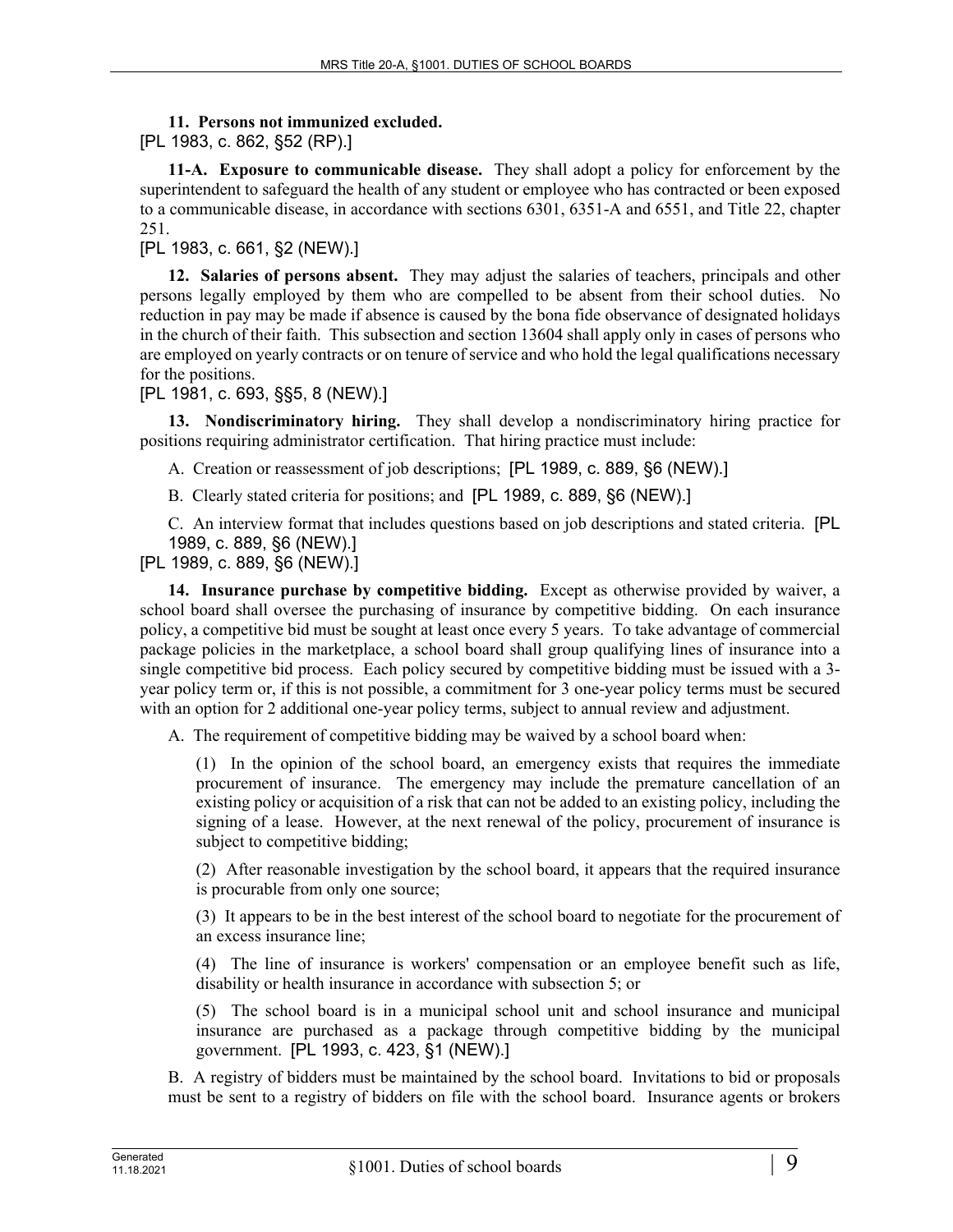licensed by the Bureau of Insurance and risk pools authorized under Title 24‑A or Title 30‑A, chapter 117 desiring to have their names entered on a registry of bidders shall submit to the school board in writing a request for such action. The name of a bidder entered in a registry who fails to submit a bid on 3 consecutive proposals or invitations to bid may be removed from the registry at the discretion of the school board. [PL 1993, c. 423, §1 (NEW).]

C. "Competitive bidding" means the following multistep process.

(1) At least 4 months before the expiration date of the policy for which bids are being solicited, a prequalification questionnaire, referred to in this paragraph as the "questionnaire," must be developed by the school board for the purpose of prequalifying bidders. The questionnaire must contain at a minimum:

(a) Questions on the bidder's insurance knowledge, educational background, licensing, errors and omissions insurance, experience with public entities, experience with school systems and number of years in business. The questionnaire must state that qualified bidders must be insurance agents or brokers licensed by the Bureau of Insurance or duly authorized risk pools under Title 24‑A or Title 30‑A, chapter 117;

(b) The evaluation criteria and relative scoring weights to be applied in the prequalification evaluation process;

(c) A statement that bidders are subject to prescreening and may not approach an insurer or reinsurer until given permission by the school board to do so since markets are allocated by the school board. The questionnaire must state that failure to comply with this restriction automatically disqualifies the bidder. The questionnaire must state that the school board reserves the option to require a personal interview at any time in the process; and

(d) The address and contact person to which the questionnaire must be submitted and the opening date and time, which may not be less than 3 1/2 months from the expiration date of the policy or policies being sought. The questionnaire must state that: all proposals are publicly opened at the date, time and place noted; a questionnaire received after the date and time specified is rejected, but retained and not evaluated or considered further; and proposals are not available for inspection until after the bid is awarded. The questionnaire must state that the school board reserves the right to reject a questionnaire and does not accept responsibility for costs incurred by a bidder in the preparation of a questionnaire. The questionnaire must state that bidders are notified of the outcome in writing no later than 10 days after the closing date.

(2) In the same time frame, the school board shall approve a request for proposal, referred to in this paragraph as the "proposal." The proposal must contain at a minimum:

(a) The line or lines of insurance for which bids are being solicited and a clear definition of minimum coverage required, minimum limits required, deductibles, policy forms and endorsements required and policy term required. If coverage identical to the expiring coverage is being sought, a copy of the expiring policy or policies and all endorsements may be enclosed to meet this requirement;

(b) Basic underwriting information, such as named insured, mailing address, nature of risk, actual locations, schedules of buildings, business personal property, vehicles or any other property for which insurance is being sought, if applicable;

(c) At least a 3-year and preferably a 5-year company-generated loss run;

(d) A clear definition of the services, if any, required of both the bidder and the insurer;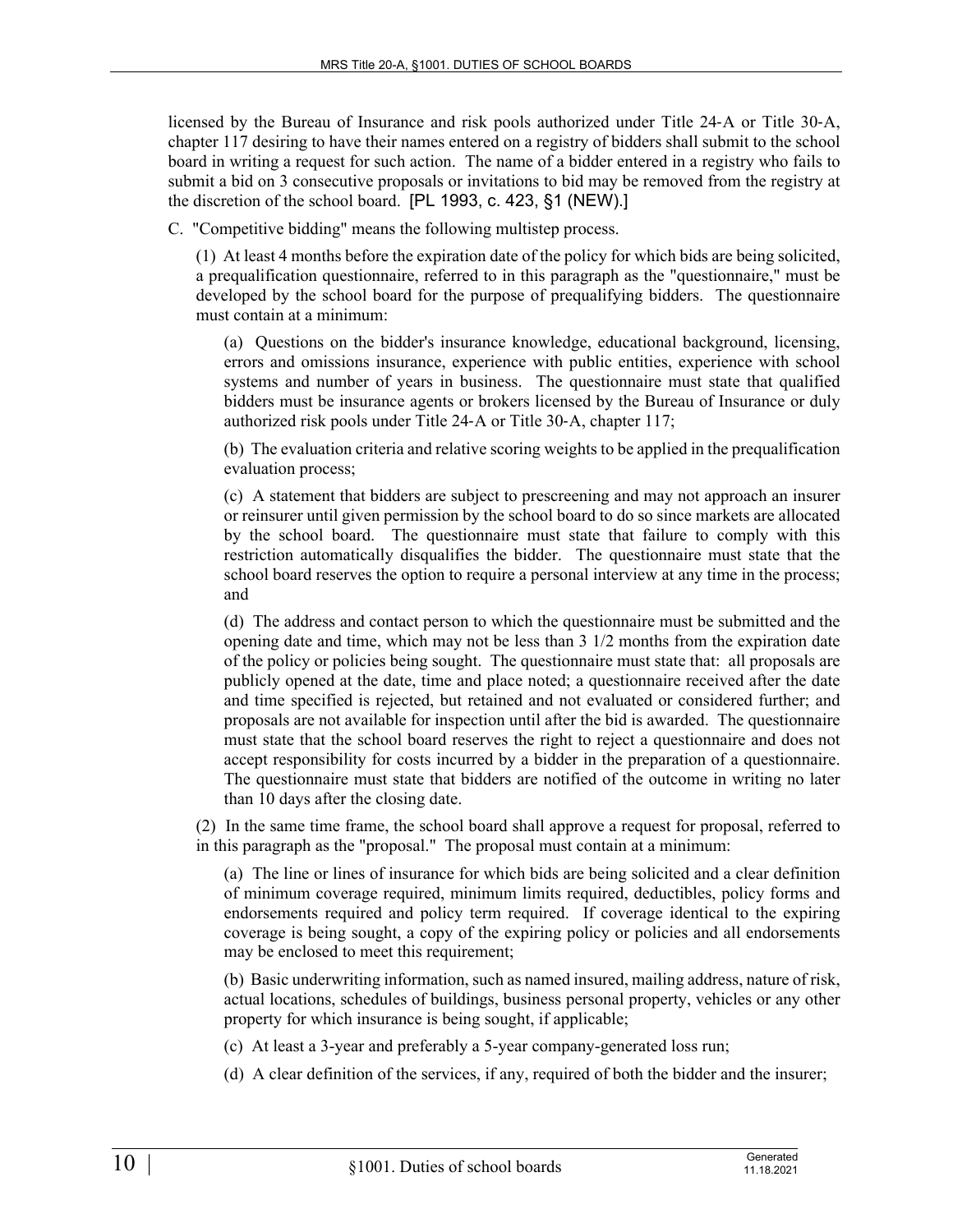(e) The minimum A.M. Best rating and financial size category acceptable to the school board;

(f) The evaluation criteria and relative scoring weights to be applied to the proposal. Cost of the insurance coverage must be included in the evaluation criteria and must be given a minimum of 50% of the total weight of all criteria;

(g) The address and contact person to which a bid must be submitted and the bid opening date and time. The proposal must state that: all proposals are publicly opened at the date, time and place noted; bids received after the date and time specified are rejected, but retained and not evaluated or considered further; and proposals are not available for inspection until after the bid is awarded. The proposal must state that the school board reserves the right to reject a bid and does not accept responsibility for costs incurred by a bidder in the preparation of a proposal. The proposal must state that all bidders are notified of the outcome in writing no later than 20 days after the bid closing date;

(h) The name, address and optionally a facsimile number of a school board contact person to whom written questions may be addressed. The proposal must state that the school board will reply to questions submitted in writing before a specified deadline with copies of the questions and answers to be provided in writing to all bidders; and

(i) A statement that the successful bidder must present an insurance binder to the school board within 5 days of the award and no later than the expiration date of the existing policy. Failure to do so disqualifies the award and the award is then made to the next highest-rated bidder who was in compliance with the proposal. The proposal must state that all decisions regarding the award are final.

(3) Each bidder on the registry of bidders must be provided with a questionnaire and proposal 4 months before the expiration of the policy or policies being sought. Each bidder must complete and return the questionnaire before the stated date and time as specified in the questionnaire. In addition, a bidder must state in the order of preference the insurers they prefer to solicit on the school board's behalf. The school board shall then have 3 persons independently review a questionnaire on the basis of the established criteria. The reviewers shall document the scoring and select all qualified bidders, but no more than the 5 highestrated, to participate further in the process.

(4) The school board shall allocate to each selected bidder at least one insurer from which to solicit a bid. This market allocation must be made on the basis of awarding the bidder's first choice to the bidder. If there is a conflict, an incumbent broker is given preference over the school board's incumbent insurer. Allocation is then made on the basis of highest-qualifying score. Once market allocation is complete, a new bid closing date must be set for 30 days before the policy expiration date for submission of insurer bids.

(5) The school board shall have 3 persons independently review each submitted bid on the basis of the established criteria. The reviewers shall document the scoring and substantive information that supports the scoring and make the award decision. Interviews may be considered within the review. Award must be made to the highest-rated proposal that conforms to the proposal. Tie scores must be resolved on the basis of factors considered by the school board to serve the best interests of the school system. Minor negotiations not affecting the bid price more than 5% after notice of award are allowed and, if agreement can not be reached, the proposal may be rejected and the award made to the next highest-rated bidder who is in compliance with the proposal. Written records must be kept by each person reviewing or ranking proposals. The award of the bid must then be announced publicly. All bidders must be notified in writing no later than 5 days after the award is made. The successful bidder shall submit, in accordance with the proposal, a written binder of insurance within 5 days of the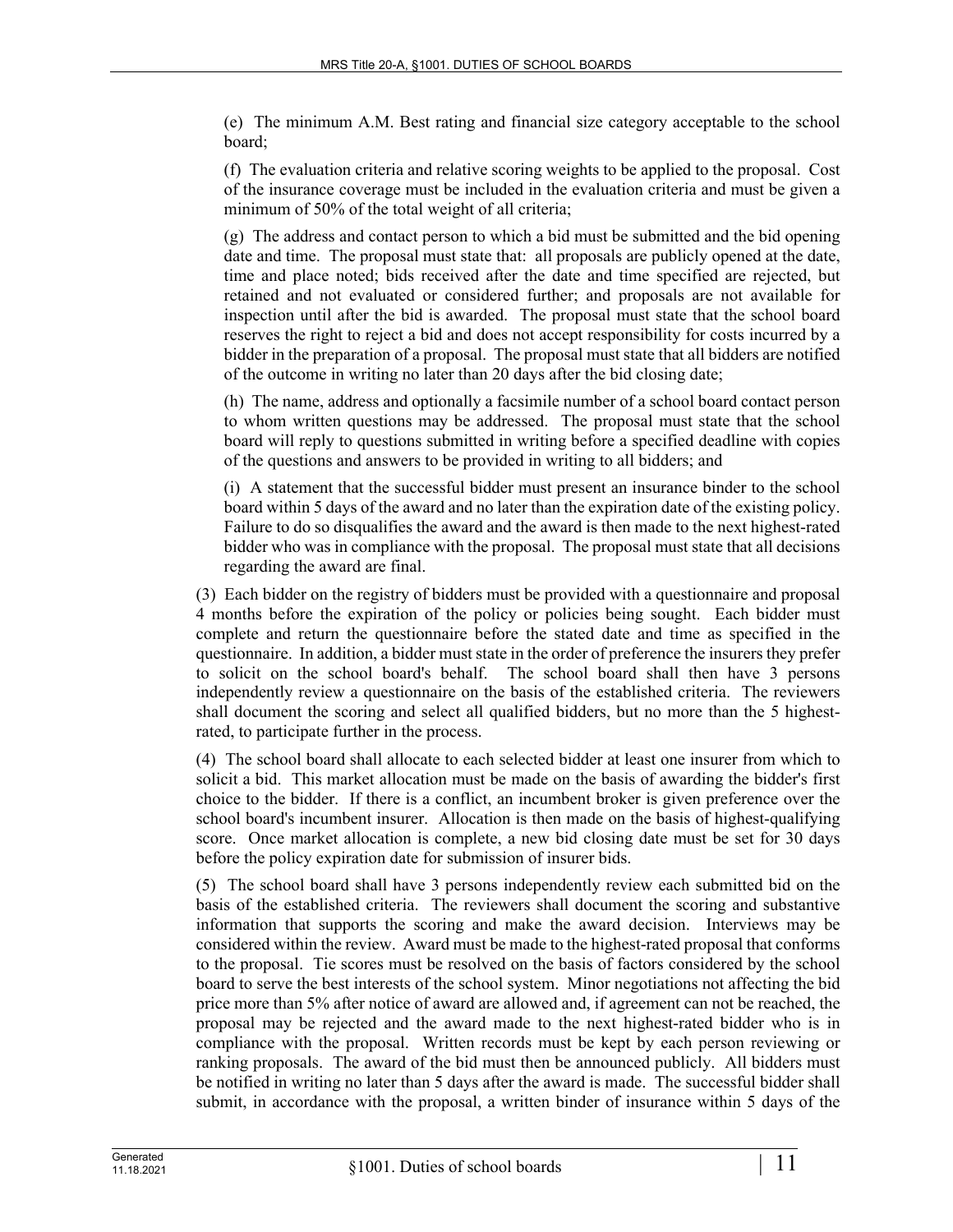award and no later than the expiration date of the expiring policy. All decisions regarding awards are final. [PL 2001, c. 588, §9 (AMD).]

D. In order to facilitate the competitive bidding process in procuring health insurance for a school administrative unit's employees under this subsection, the administrator for an individual school plan or for a group plan for a multiple-school group shall seek and obtain competitive bids through a request for proposal process from qualified insurers at least once every 5 years commencing July 1, 2012. The administrator for any such group plan shall make the request for proposal responses available to requesting school administrative units, excluding any portions of the request for proposal responses considered to be confidential proprietary information by the submitting insurers. If any such individual school plan or group plan is subsequently self-insured, in whole or in part, the school board shall compare the overall cost of such a self-insured plan, including projected claims, all administrative expenses and reinsurance expenses, to the cost of insured products at least once every 5 years commencing July 1, 2012. [PL 2011, c. 249, §1 (NEW).]

*REVISOR'S NOTE:* (Paragraph D as enacted by PL 2011, c. 395, §3 is REALLOCATED TO TITLE 20-A, SECTION 1001, SUBSECTION 14, PARAGRAPH E)

E. **(REALLOCATED FROM T. 20-A, §1001, sub-§14, ¶D)** In order to facilitate the competitive bidding process in procuring health insurance for a school administrative unit's employees under this subsection, a school administrative unit may request from the insurer providing health insurance coverage to its employees and retirees loss information concerning all of that school administrative unit's employees and retirees and their dependents covered under the school administrative unit's policy or contract pursuant to Title 24‑A, section 2803‑A. The school boards of the alternative organizational structure's member school administrative units may authorize the governing body of the alternative organizational structure to contract for a single health insurance policy that is offered to all eligible employees and retirees of the alternative organizational structure and its member school administrative units and their dependents in one or more employment classifications. If an alternative organizational structure contracts for a single health insurance policy that is offered to all eligible employees and retirees of the alternative organizational structure and its member school administrative units and their dependents in one or more employment classifications, the governing body of the alternative organizational structure shall provide notice to the insurer of the alternative organizational structure's election to contract for a single health insurance policy at least 6 months before the effective date of the policy. The alternative organizational structure may not revoke a single health insurance policy under this paragraph for a period of 5 years after the effective date of the policy and shall provide notice of revocation at least 6 months before the effective date of the revocation. [PL 2015, c. 420, §1 (AMD).]

[PL 2015, c. 420, §1 (AMD).]

**15. Adoption of student code of conduct.** With input from educators, administrators, parents, students and community members, they shall adopt a districtwide student code of conduct consistent with the statewide standards for student behavior developed under section 254, subsection 11. The student code of conduct must:

A. Define unacceptable student behavior; [PL 1999, c. 351, §2 (NEW).]

B. Establish standards of student responsibility for behavior; [PL 1999, c. 351, §2 (NEW).]

C. Prescribe consequences for violation of the student code of conduct, including first-time violations, when appropriate; [PL 1999, c. 351, §2 (NEW).]

D. Describe appropriate procedures for referring students in need of special services to those services; [PL 1999, c. 351, §2 (NEW).]

E. Establish criteria to determine when further assessment of a current individual education plan is necessary, based on removal of the student from class; [PL 1999, c. 351, §2 (NEW).]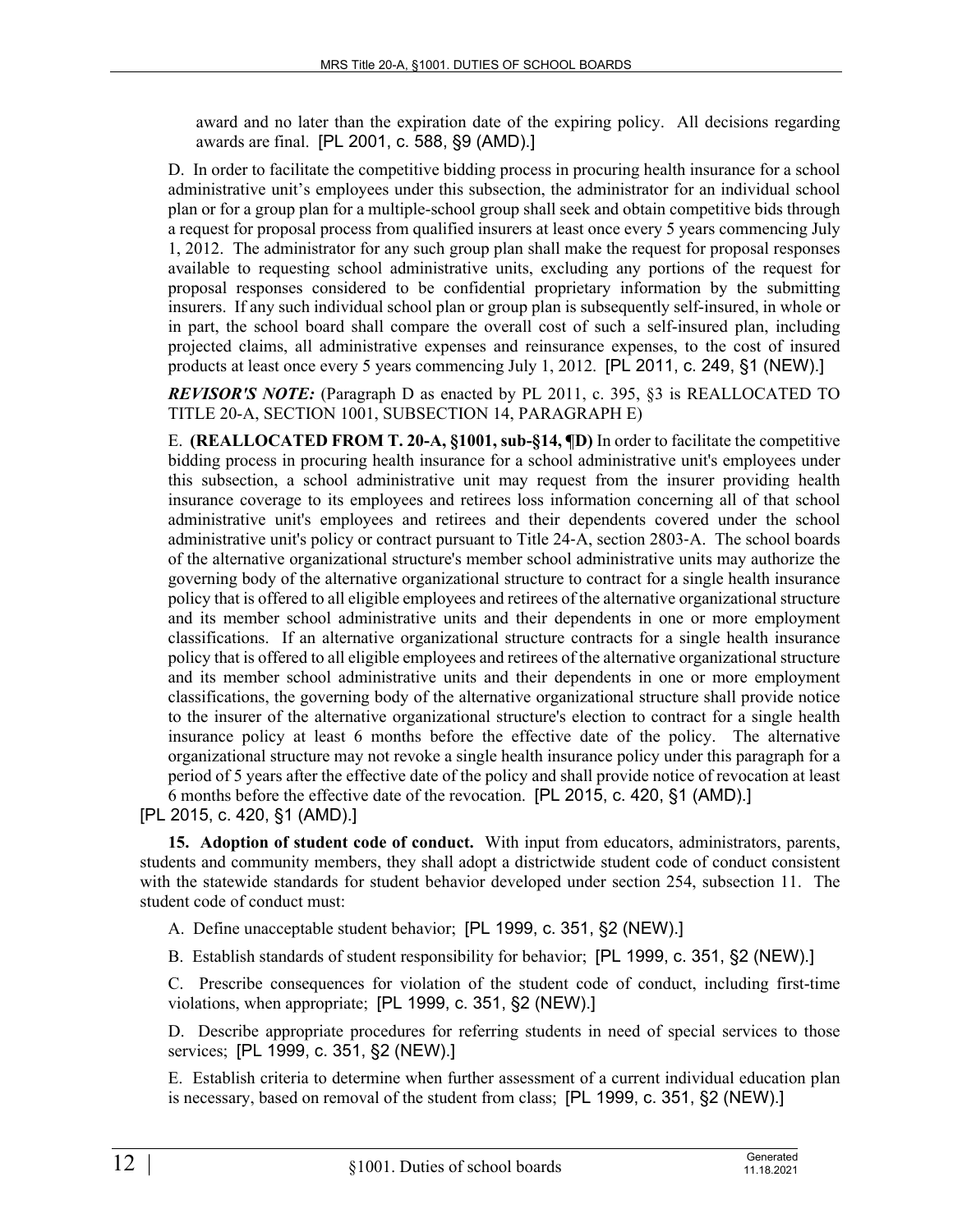F. Establish policies and procedures concerning the removal of disruptive or violent students or students threatening death or bodily harm to others from a classroom or a school bus, as well as student disciplinary and placement decisions, when appropriate; [PL 2005, c. 307, §1 (AMD).]

G. Establish guidelines and criteria concerning the appropriate circumstances when the superintendent or the superintendent's designee may provide information to the local police or other appropriate law enforcement authorities regarding an offense that involves violence committed by any person on school grounds or other school property; [PL 2021, c. 295, §4 (AMD).]

H. Establish policies and procedures to address bullying, harassment and sexual harassment as set forth in section 6554; [PL 2021, c. 295, §4 (AMD).]

I. Provide that recess may not be withheld as a consequence of a violation of the student code of conduct by any student enrolled in grade 5 or below, except that when there is no alternative time available, recess time may be used for restorative interventions as defined in section 1001, subsection 15‑A, paragraph B related to the student's behavior; [PL 2021, c. 295, §4 (NEW).]

J. Establish that an out-of-school suspension or expulsion may not be issued to a student in grade 5 or below except as provided under subsection 9 or 9‑A or unless the principal determines that there is an imminent danger of serious physical injury to the student or others and less restrictive interventions would be ineffective; and [PL 2021, c. 295, §4 (NEW).]

K. Establish that an out-of-school suspension for a student in grade 5 or below may not exceed 3 days. [PL 2021, c. 295, §4 (NEW).]

The school board is responsible for ensuring that school officials inform students, parents and community members of the student code of conduct. [PL 2021, c. 295, §4 (AMD).]

**15-A. School disciplinary policies.** When revising the prescribed consequences for violation of the student code of conduct pursuant to subsection 15, paragraph C, a school board shall consider districtwide disciplinary policies that:

Focus on positive interventions and expectations and avoid focusing exclusively on unacceptable student behavior. For the purpose of this subsection, "positive interventions" means instructional and environmental supports that are designed to teach students prosocial alternatives to problem behaviors with high rates of positive feedback; [PL 2011, c. 614, §7 (NEW).]

B. Focus on positive and restorative interventions that are consistent with evidence-based practices rather than set punishments for specific behavior and avoid so-called zero-tolerance practices unless specifically required by federal or state laws, rules or regulations. For the purpose of this paragraph, "restorative interventions" means school practices that are designed to strengthen relationships, improve the connection to school and promote a strong sense of accountability and that help students learn from their mistakes, understand the impact of their actions on others and find opportunities to repair the harm they have caused through their misbehavior; [PL 2011, c. 614, §7 (NEW).]

C. Allow administrators to use their discretion to fashion appropriate discipline that examines the circumstances pertinent to the case at hand; and [PL 2011, c. 614, §7 (NEW).]

D. Provide written notice to the parents of a student when a student is suspended from school, regardless of whether the suspension is an in-school or out-of-school suspension. [PL 2011, c. 614, §7 (NEW).]

The school board shall ensure that administrators inform students, parents and school personnel of the districtwide school disciplinary policies.

[PL 2011, c. 614, §7 (NEW).]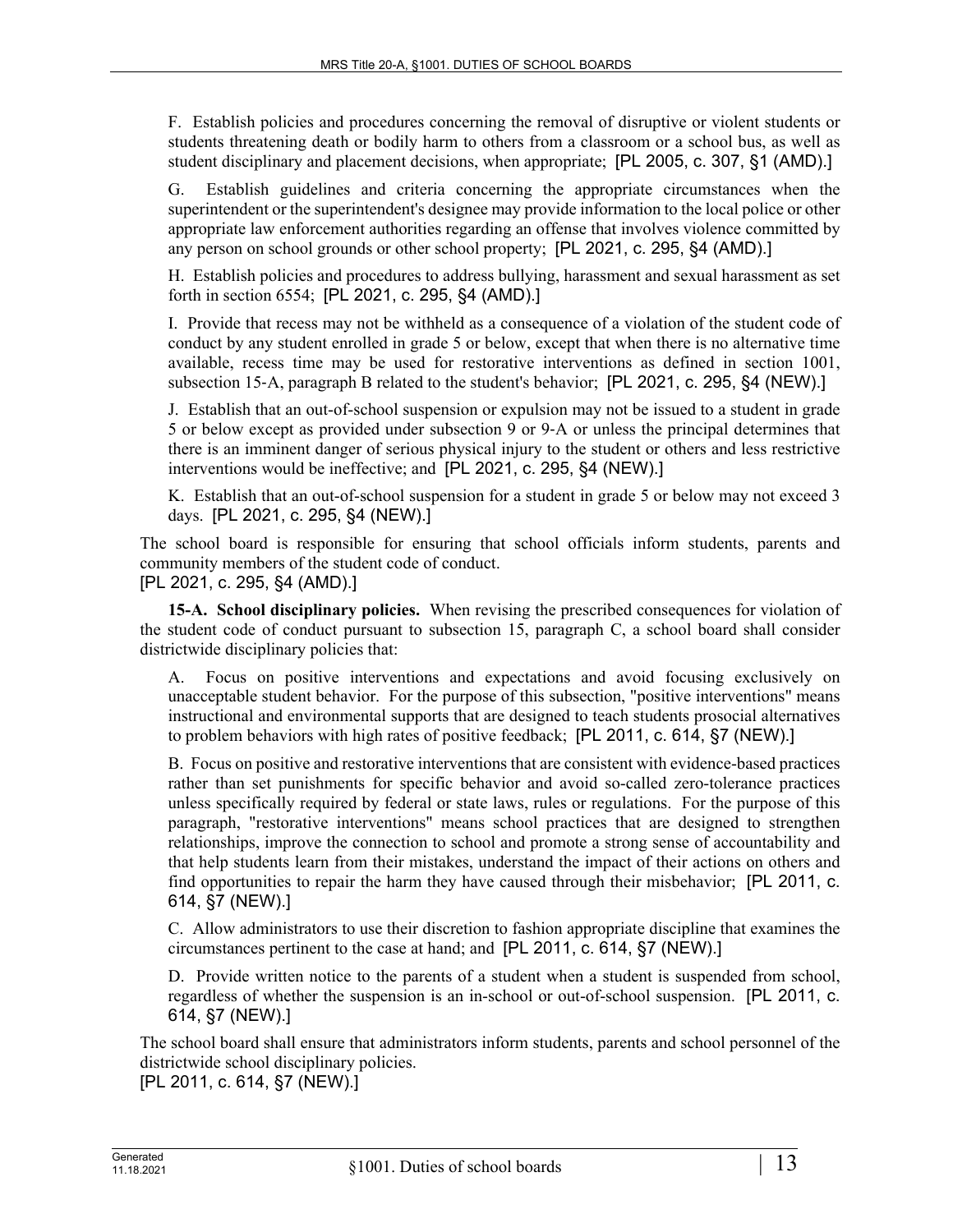**16. Comprehensive health and safety and emergency management plan.** Each school board shall annually approve a comprehensive health and safety and emergency management plan developed by the school unit administration working with school teachers and staff and local, county and state public safety officials, fire-fighting personnel, emergency management officials, mental health officials, law enforcement officials, school nurses, physicians and public health staff to identify and deal with all hazards and potential hazards that could reasonably be expected to affect a facility or unit under the authority of the school administrative unit. The approval of a comprehensive health and safety and emergency management plan under this subsection is public information. At the request of any school board member or full-time school employee, the school board shall form a steering committee composed of school employees, school board members, parents and others. A majority of the school employees must be chosen by the local representatives of the applicable bargaining unit if the school employees are covered by a collective bargaining agreement. The steering committee shall regularly review and refine the comprehensive health and safety and emergency management plan. The following information pertaining to a comprehensive health and safety and emergency management plan is public information:

A. A description of the scope and purpose of the comprehensive health and safety and emergency management plan and the process used for developing and updating the plan; [PL 2021, c. 464, §1 (AMD).]

B. General information on auditing for safety and preparedness; [PL 2007, c. 408, §1 (NEW).]

C. Roles and responsibilities of school administrators, teachers and staff and the designated chain of command during an emergency; and [PL 2007, c. 408, §1 (NEW).]

D. Strategies for conveying information to parents and the general public during an emergency. [PL 2007, c. 408, §1 (NEW).]

Except as provided in paragraphs A to D, release of the contents of a comprehensive health and safety and emergency management plan approved under this subsection is subject to the limitations set forth in Title 1, section 402, subsection 3, paragraph L.

[PL 2021, c. 464, §1 (AMD).]

**17. School bomb threat response policies.** Beginning with the 2002-2003 school year, each school board in the State must have adopted a school bomb threat policy that is consistent with the prototypical policies developed by the commissioner under section 263. [PL 2001, c. 67, §2 (NEW).]

**18. Bomb threat information in student handbooks.** Beginning with the 2002-2003 school year, each school board shall include in its student handbook a section that addresses in detail the school's bomb threat policies and protocols. The section of the handbook must contain an explanation of the portions of the policies and protocols relevant to students and their families and explain to the students the educational and legal consequences of making a bomb threat to a school. [PL 2001, c. 67, §2 (NEW).]

**19. Adoption of policy to manage concussive and other head injuries.** Beginning January 1, 2013, the school board of each public school and the governing body of each private school enrolling more than 60% of its students at public expense in this State shall adopt and implement a policy on the management of concussive and other head injuries in school activities and athletics that is consistent with the model policy developed by the commissioner in accordance with section 254, subsection 17. [PL 2011, c. 688, §2 (NEW).]

**20. School board meeting public comment period.** A school board shall provide the opportunity for the public to comment on school and education matters at a school board meeting. Nothing in this subsection restricts the school board from establishing reasonable standards for the public comment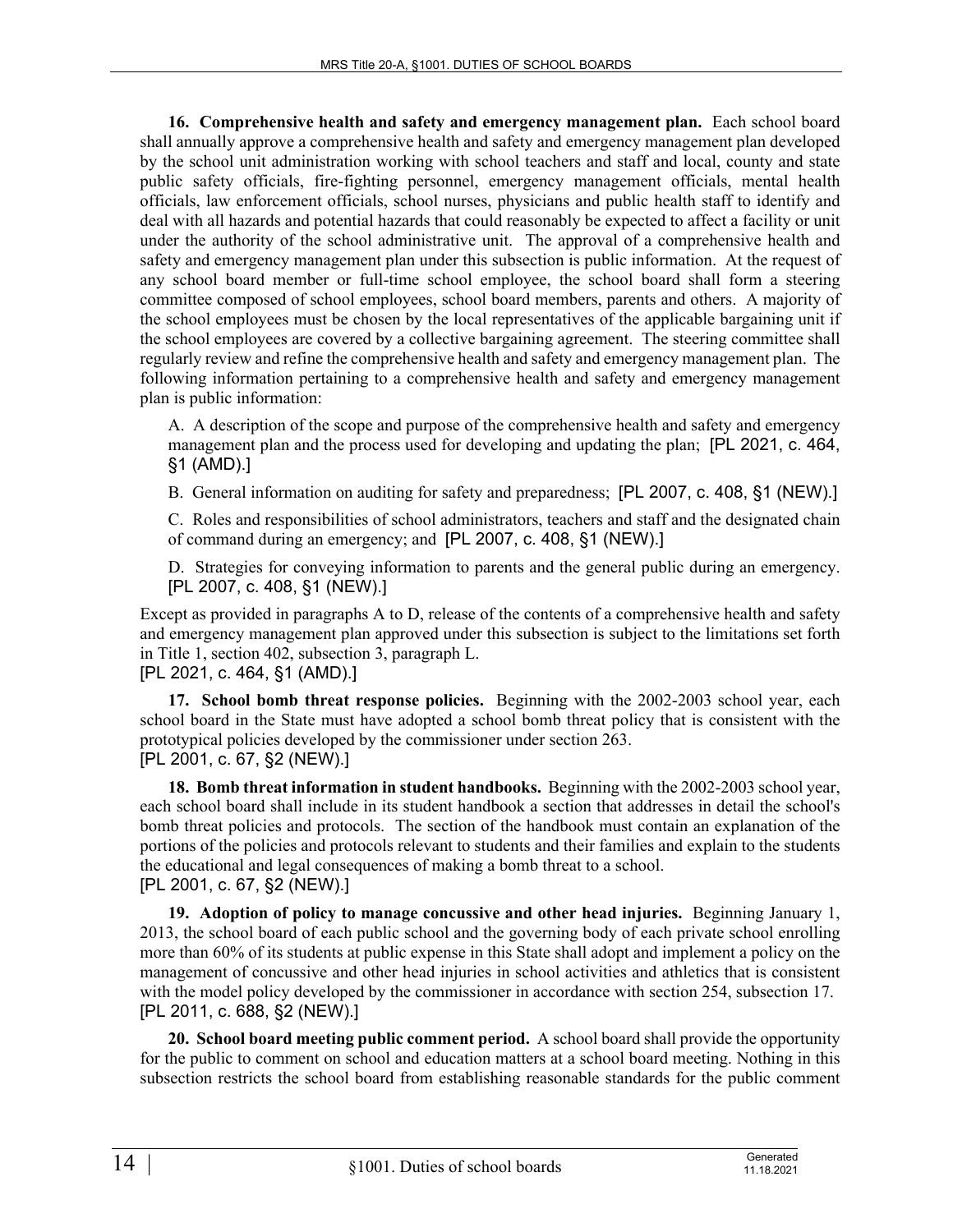period, including time limits and conduct standards. For purposes of this subsection, "school board meeting" means a full meeting of the school board and does not include meetings of subcommittees. [PL 2019, c. 293, §1 (NEW).]

**21. Communication with school employees and the public.** A school board shall regularly communicate with school employees in the school board's school administrative unit and members of the public who reside within the boundaries of the school administrative unit. [PL 2021, c. 281, §1 (NEW).]

*REVISOR'S NOTE:* (Subsection 21 as enacted by PL 2021, c. 471, §1 is REALLOCATED TO TITLE 20-A, SECTION 1001, SUBSECTION 22)

**22. (REALLOCATED FROM T. 20-A, §1001, sub-21) Workplace bullying.** A school board shall adopt and implement a policy to address the negative effects of bullying of school employees by administrators, school employees, parents, students or any other individuals associated with the public school and to ensure the safety of employees and an inclusive environment for all employees and students in the public school. The policy must include, but is not limited to:

A. A provision identifying the responsibility of all school employees to comply with the policy; [PL 2021, c. 471, §1 (NEW); RR 2021, c. 1, Pt. A, §15 (RAL).]

B. A clear statement that bullying, harassment and retaliation for reporting such behavior are prohibited; [PL 2021, c. 471, §1 (NEW); RR 2021, c. 1, Pt. A, §15 (RAL).]

C. A provision outlining the responsibility of a superintendent to implement and enforce the policy; [PL 2021, c. 471, §1 (NEW); RR 2021, c. 1, Pt. A, §15 (RAL).]

D. A procedure for school employees to report incidents of bullying; [PL 2021, c. 471, §1 (NEW); RR 2021, c. 1, Pt. A, §15 (RAL).]

E. A procedure for promptly investigating and responding to incidents of bullying, including written documentation of reported incidents; and [PL 2021, c. 471, §1 (NEW); RR 2021, c. 1, Pt. A, §15 (RAL).]

F. A statement that any rights under the policy do not exclude access to or limit any other right or remedy under the law. [PL 2021, c. 471, §1 (NEW); RR 2021, c. 1, Pt. A, §15 (RAL).]

If an affected school employee is covered by a collective bargaining agreement, the policy under this subsection is subject to the dispute resolution process of the collective bargaining agreement.

For the purposes of this subsection, "bullying" includes cyberbullying as defined in section 6554, subsection 2, paragraph C.

[PL 2021, c. 471, §1 (NEW); RR 2021, c. 1, Pt. A, §15 (RAL).]

## SECTION HISTORY

PL 1981, c. 693, §§5,8 (NEW). PL 1983, c. 661, §§1,2 (AMD). PL 1983, c. 806, §10 (AMD). PL 1983, c. 859, §§C1-C3,C7 (AMD). PL 1983, c. 859, §§K3,K7 (AMD). PL 1983, c. 862, §52 (AMD). PL 1985, c. 713, §3 (AMD). PL 1989, c. 425, §§1,2 (AMD). PL 1989, c. 708, §1 (AMD). PL 1989, c. 878, §B17 (AMD). PL 1989, c. 889, §6 (AMD). PL 1991, c. 885, §E20 (AMD). PL 1991, c. 885, §E47 (AFF). PL 1993, c. 157, §1 (AMD). PL 1993, c. 423, §1 (AMD). PL 1995, c. 322, §5 (AMD). PL 1997, c. 298, §1 (AMD). PL 1997, c. 594, §1 (AMD). PL 1999, c. 351, §2 (AMD). PL 1999, c. 424, §A1 (AMD). PL 2001, c. 67, §2 (AMD). PL 2001, c. 341, §2 (AMD). PL 2001, c. 454, §7 (AMD). PL 2001, c. 471, §D17 (AMD). PL 2001, c. 471, §D18 (AFF). PL 2001, c. 588, §§4-10 (AMD). PL 2001, c. 644, §1 (AMD). PL 2005, c. 307, §§1-3 (AMD). PL 2005, c. 662, §A6 (AMD). PL 2007, c. 408, §1 (AMD). PL 2009, c. 614, §1 (AMD). RR 2011, c. 1, §25 (COR). PL 2011, c. 249, §1 (AMD). PL 2011, c. 395, §§1-3 (AMD). PL 2011, c. 614, §§3-7 (AMD). PL 2011, c. 659, §2 (AMD). PL 2011, c. 688, §2 (AMD). PL 2013, c. 581, §2 (AMD). PL 2015, c. 420, §1 (AMD). PL 2015, c. 448, §2 (AMD). PL 2017, c. 407, Pt. A, §57